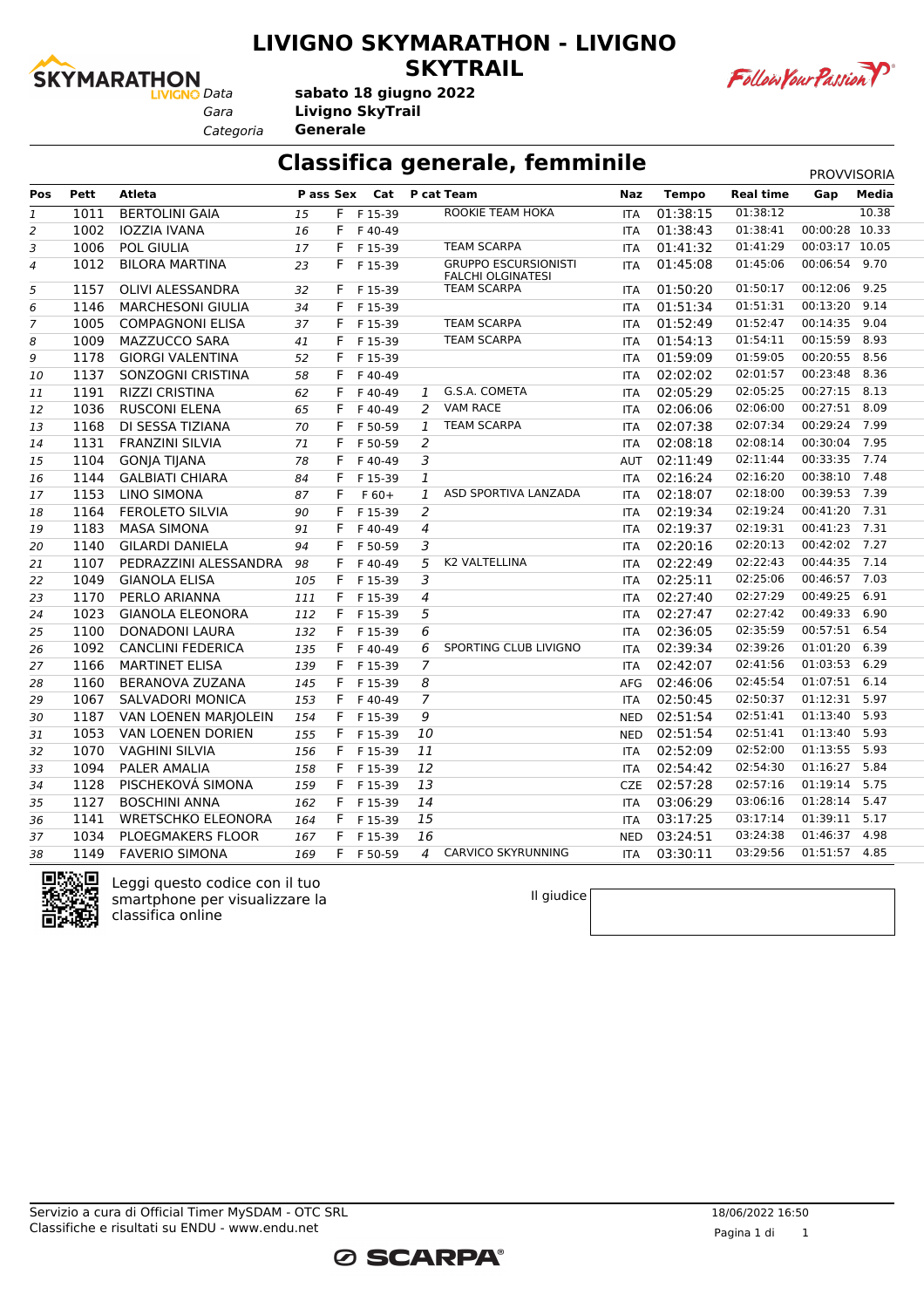

#### **LIVIGNO SKYMARATHON - LIVIGNO SKYTRAIL**



Follow Your Passion P

*Categoria* **Generale**

## **Classifica generale, maschile** PROVVISORIA

| Pos            | Pett | Atleta                                             |                |   | Pass Sex Cat P cat Team |                |                              | Naz        | <b>Tempo</b> | <b>Real time</b> | Gap            | Media         |
|----------------|------|----------------------------------------------------|----------------|---|-------------------------|----------------|------------------------------|------------|--------------|------------------|----------------|---------------|
| $\mathbf{1}$   | 1007 | MARTINEZ PEREZ ANTONIO 1                           |                |   | M M 15-39               |                |                              | <b>ESP</b> | 01:23:36     | 01:23:34         |                | 12.20         |
| 2              | 1001 | <b>MULLER CLAUDIO</b>                              | 2              |   | M M 15-39               |                | <b>TEAM SCARPA</b>           | ITA        | 01:26:06     | 01:26:03         | 00:02:30 11.85 |               |
| 3              | 1186 | EL MAZOURY AHMED                                   | 3              |   | M M 15-39               |                | <b>TEAM SCARPA</b>           | ITA        | 01:28:34     | 01:28:31         | 00:04:58 11.52 |               |
| 4              | 1136 | CRIPPA ALESSANDRO                                  | 4              |   | M M 15-39               |                |                              | ITA        | 01:29:29     | 01:29:28         | 00:05:54 11.40 |               |
| 5              | 1182 | <b>GIANOLA DIONIGI</b>                             | 5              |   | M M 15-39               |                | THE NORTH FACE               | ITA        | 01:30:03     | 01:30:01         | 00:06:28 11.33 |               |
| 6              | 1003 | <b>BERTINI SIMONE</b>                              | 6              | M | M 15-39                 |                | <b>TEAM SCARPA</b>           | ITA        | 01:32:30     | 01:32:28         | 00:08:54 11.03 |               |
| $\overline{7}$ | 1010 | <b>GUERRI GABRIELE</b>                             | $\overline{7}$ | м | M 15-39                 |                | <b>TEAM SCARPA</b>           | ITA        | 01:35:00     | 01:34:57         | 00:11:24 10.74 |               |
| 8              | 1162 | MENEGHEL DANIELE                                   | 8              |   | M M 15-39               |                | <b>TEAM SCARPA</b>           | ITA        | 01:35:48     | 01:35:45         | 00:12:12 10.65 |               |
| 9              | 1013 | PENONE MICHELE                                     | 9              | м | M 40-49                 |                |                              | <b>ITA</b> | 01:36:12     | 01:36:10         | 00:12:37 10.60 |               |
| 10             | 1169 | <b>SCHINDLER ANDREAS</b>                           | 10             | M | M 40-49                 |                |                              | GER        | 01:36:38     | 01:36:36         | 00:13:02 10.56 |               |
| 11             | 1135 | <b>TURRISI SIMONE</b>                              | 11             |   | M M 15-39               | 1              | ASD FALCHI LECCO             | ITA        | 01:37:45     | 01:37:42         | 00:14:09 10.44 |               |
| 12             | 1165 | RODIGARI PAOLO                                     | 12             |   | M M 15-39               | 2              |                              | <b>ITA</b> | 01:37:57     | 01:37:55         | 00:14:21 10.41 |               |
| 13             | 1134 | RIVA MAURIZIO                                      | 13             | М | M 15-39                 | 3              | <b>TEAM PASTURO</b>          | ITA        | 01:38:03     | 01:37:59         | 00:14:27 10.40 |               |
| 14             | 1159 | PAIS BIANCO NICOLA                                 | 14             |   | M M 15-39               | 4              | <b>TEAM SCARPA</b>           | ITA        | 01:38:12     | 01:38:09         | 00:14:36 10.39 |               |
| 15             | 1156 | PARMIGIANI<br><b>MICHELANGELO</b>                  | 18             |   | M M 15-39               | 5              |                              | <b>ITA</b> | 01:43:05     | 01:43:04         | 00:19:30 9.89  |               |
| 16             | 1180 | <b>ZANOTTI FRANCO</b>                              | 19             |   | M M 50-59               | 1              |                              | <b>ITA</b> | 01:43:24     | 01:43:21         | 00:19:48       | 9.87          |
| 17             | 1171 | COMPAGNONI GIORGIO                                 | 20             |   | M M 15-39               | 6              |                              | ITA        | 01:44:20     | 01:44:17         | 00:20:44 9.78  |               |
| 18             | 1174 | <b>CORTI ANTONIO</b>                               | 21             |   | M M 15-39               | $\overline{7}$ | A.S.PREMANA                  | ITA        | 01:44:35     | 01:44:32         | 00:21:00 9.75  |               |
| 19             | 1017 | <b>LOGICA SIMONE</b>                               | 22             |   | M M 15-39               | 8              | LIBERO                       | <b>ITA</b> | 01:44:42     | 01:44:40         | 00:21:06       | 9.74          |
| 20             | 1113 | <b>CIRESA RICCARDO</b>                             | 24             | M | M 15-39                 | 9              | G.S.A. COMETA                | ITA        | 01:45:53     | 01:45:50         | 00:22:17 9.63  |               |
| 21             | 1173 | <b>GALLUZZI MICHELE</b>                            | 25             |   | M M 15-39               | 10             | LIBERO                       | ITA        | 01:45:57     | 01:45:54         | 00:22:21 9.63  |               |
| 22             | 1143 | <b>MONDO DANILO</b>                                | 26             |   | M M 15-39               | 11             |                              | <b>ITA</b> | 01:45:58     | 01:45:55         | 00:22:22 9.63  |               |
| 23             | 1175 | COLOMBO ALESSANDRO                                 | 27             |   | M M 15-39               | 12             |                              | ITA        | 01:46:08     | 01:46:05         | 00:22:33 9.61  |               |
| 24             | 1102 | POMONI DIEGO                                       | 28             |   | M M 15-39               | 13             |                              | ITA        | 01:47:07     | 01:47:02         | 00:23:31 9.52  |               |
| 25             | 1152 | <b>BRADANINI ANDREA</b>                            | 29             |   | M M 15-39               | 14             |                              | <b>ITA</b> | 01:48:38     | 01:48:37         | 00:25:03 9.39  |               |
| 26             | 1148 | <b>ALIPPI LORENZO</b>                              | 30             | М | M 15-39                 |                | 15 ASD FALCHI LECCO          | ITA        | 01:49:04     | 01:48:56         | 00:25:28 9.35  |               |
| 27             | 1130 | <b>SCALVINONI FABRIZIO</b>                         | 31             |   | M M 40-49               | 1              |                              | <b>ITA</b> | 01:49:45     | 01:49:42         | 00:26:09 9.29  |               |
| 28             | 1072 | <b>MAFFEIS ANDREA</b>                              | 33             |   | M M 40-49               | 2              |                              | <b>ITA</b> | 01:50:53     | 01:50:50         | 00:27:17 9.20  |               |
| 29             | 1155 | <b>FUMASONI LUCA</b>                               | 35             |   | M M 15-39               | 16             |                              | ITA        | 01:51:49     | 01:51:46         | 00:28:13 9.12  |               |
| 30             | 1163 | <b>COLOMBO MIRCO</b>                               | 36             |   | M M 15-39               |                | 17 LIBERO                    | ITA        | 01:52:28     | 01:52:20         | 00:28:52 9.07  |               |
| 31             | 1081 | CAPPELLETTI EMILIO                                 | 38             | м | $M$ 60+                 | 1              |                              | <b>ITA</b> | 01:53:20     | 01:53:17         | 00:29:44       | 9.00          |
| 32             | 1069 | PEDRETTI SERGIO                                    | 39             | M | M 40-49                 | 3              |                              | ITA        | 01:53:34     | 01:53:32         | 00:29:59 8.98  |               |
| 33             | 1047 | <b>BERERA MASSIMO</b>                              | 40             |   | M M 40-49               | $\overline{4}$ |                              | <b>ITA</b> | 01:54:11     | 01:54:07         | 00:30:35 8.93  |               |
| 34             | 1019 | <b>GRAMATICA ALESSIO</b>                           | 42             |   | M M 15-39               | 18             |                              | <b>ITA</b> | 01:54:34     | 01:54:23         | 00:30:58       | 8.90          |
| 35             | 1145 | ROSA NICOLA                                        | 43             | M | M 15-39                 | 19             |                              | ITA        | 01:54:44     | 01:54:41         | 00:31:08       | 8.89          |
| 36             | 1120 | REVOLO DE LA TORRE<br><b>BUENO EDUARDO</b>         | 44             |   | M M 15-39               | 20             |                              | ITA        | 01:54:48     | 01:54:42         | 00:31:12 8.89  |               |
| 37             | 1080 | <b>NEGRI MARCO</b>                                 | 45             |   | M M 15-39               |                | 21 LIBERO                    | <b>ITA</b> | 01:55:06     | 01:55:01         | 00:31:30       | 8.86          |
| 38             | 1054 | <b>GALLI NICOLA</b>                                | 46             |   | M M 15-39               | 22             |                              | <b>ITA</b> | 01:55:54     | 01:55:47         | 00:32:18 8.80  |               |
| 39             |      | 1045 LIZZOLI GIACOMINO                             | 47             |   | M M 50-59               | 2              | <b>CENTRO ATLETI LIZZOLI</b> | ITA        | 01:57:00     | 01:56:52         | 00:33:24 8.72  |               |
| 40             | 1119 | <b>CODAZZI ELIA</b>                                | 48             |   | M M 15-39               | 23             |                              | <b>ITA</b> | 01:58:05     | 01:57:59         | 00:34:29 8.64  |               |
| 41             | 1138 | <b>ARRIGONI LUCA</b>                               | 49             |   | M M 15-39               | 24             |                              | ITA        | 01:58:30     | 01:58:24         | 00:34:54 8.61  |               |
| 42             | 1177 | PRON GIANBATTISTA                                  | 50             |   | M M 15-39               | 25             |                              | <b>SUI</b> | 01:58:52     | 01:58:48         | 00:35:17 8.58  |               |
| 43             | 1123 | <b>SENSOLI FILIPPO</b>                             | 51             |   | M M 50-59               | 3              | SPORTING CLUB LIVIGNO        | ITA        | 01:59:06     | 01:59:01         | 00:35:30 8.56  |               |
| 44             | 1118 | COMINETTI CLAUDIO                                  | 53             |   | M M 40-49               | 5              |                              | ITA        | 01:59:21     | 01:59:17         | 00:35:46 8.55  |               |
| 45             | 1021 | <b>LOCATELLI FABRIZIO</b>                          | 54             |   | M M 15-39               |                | 26 TEAM PASTURO              | ITA        | 02:00:18     | 02:00:12         | 00:36:42 8.48  |               |
| 46             | 1190 | ROTA DIEGO                                         | 55             |   | M M 15-39               | 27             |                              | ITA        | 02:00:53     | 02:00:51         | 00:37:18 8.44  |               |
| 47             | 1121 | <b>MILANI MATTEO</b>                               | 56             |   | M M 15-39               | 28             |                              | <b>ITA</b> | 02:01:22     | 02:01:16         | 00:37:46 8.41  |               |
| 48             | 1038 | DONISELLI LUCA                                     | 57             |   | M M 15-39               | 29             |                              | ITA        | 02:01:36     | 02:01:31         | 00:38:00 8.39  |               |
| 49             |      | 1108 TEMPRA FRANCESCO                              | 59             |   | M M 40-49               | 6              |                              | ITA        | 02:03:09     | 02:03:02         | 00:39:34 8.28  |               |
| 50             | 1172 | <b>MARCHISIO CARLO</b>                             | 60             |   | M M 15-39               | 30             |                              | ITA        | 02:04:42     | 02:04:28         | 00:41:06 8.18  |               |
| 51             | 1066 | <b>CUSINI SERGIO</b>                               | 61             |   | M M 50-59               | $\overline{4}$ |                              | ITA        | 02:04:43     | 02:04:40         | 00:41:07 8.18  |               |
| 52             | 1090 | SORTINO ANDREA                                     | 63             |   | M M 40-49               | 7              |                              | ITA        | 02:05:55     | 02:05:47         | 00:42:19 8.10  |               |
| 53             | 1083 | <b>CRAFFORD DANIEL</b>                             | 64             |   | M M 15-39               | 31             |                              |            | RSA 02:05:57 | 02:05:53         | 00:42:21 8.10  |               |
| 54             | 1074 | <b>BARACHETTI ROBERTO</b>                          | 66             |   | M M 40-49               | 8              |                              | ITA        | 02:06:33     | 02:06:29         | 00:42:57 8.06  |               |
| 55             |      | 1039 FELOJ SIMONE GIUSEPPE                         | 67             |   | M M 40-49               | 9              |                              | ITA        | 02:07:00     | 02:06:55         | 00:43:25 8.03  |               |
| 56             |      | 1098 VALSECCHI MARCO                               | 68             |   | M M 15-39               | 32             |                              | <b>ITA</b> | 02:07:28     | 02:07:23         | 00:43:52 8.00  |               |
| 57             |      | 1124 ZINI CRISTIAN                                 | 69             |   | M M 15-39               | 33             |                              | <b>ITA</b> | 02:07:30     | 02:07:21         | 00:43:54 8.00  |               |
|                |      | Servizio a cura di Official Timer MySDAM - OTC SRL |                |   |                         |                |                              |            |              | 18/06/2022 16:50 |                | sigle giudici |

Classifiche e risultati su ENDU - www.endu.net Servizio a cura di Official Timer MySDAM - OTC SRL



18/06/2022 16:50

Pagina 1 di 3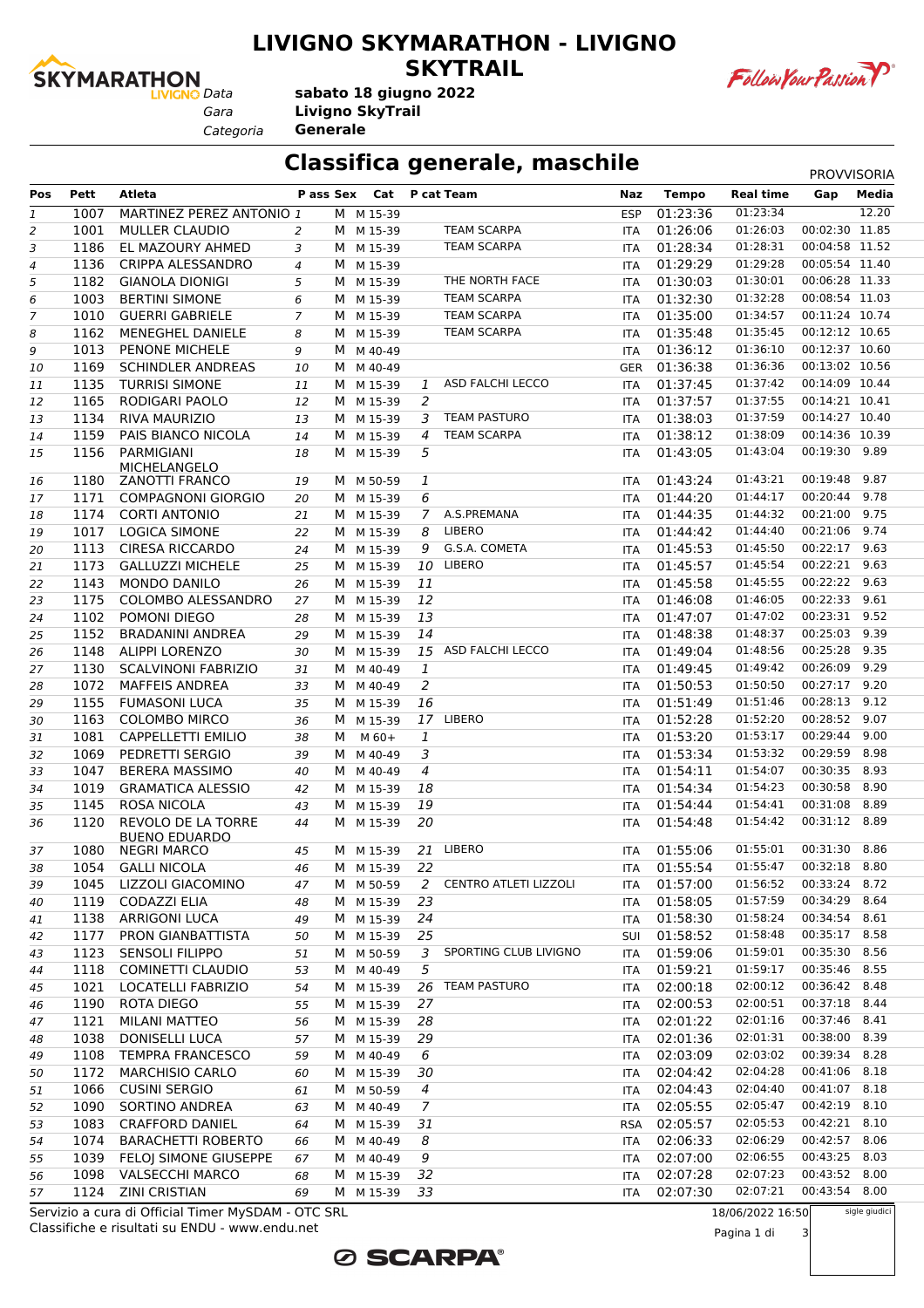## **Classifica generale, maschile** PROVVISORIA

|     |      |                                          |     |   |              |                |                          |            |              |                        | 111000000000  |       |
|-----|------|------------------------------------------|-----|---|--------------|----------------|--------------------------|------------|--------------|------------------------|---------------|-------|
| Pos | Pett | Atleta                                   |     |   | Pass Sex Cat |                | P cat Team               | Naz        | <b>Tempo</b> | <b>Real time</b>       | Gap           | Media |
| 58  | 1082 | <b>CASSANI GIANLUCA</b>                  | 72  |   | M M 15-39    | 34             |                          | ITA        | 02:09:43     | 02:09:41               | 00:46:07 7.86 |       |
| 59  | 1184 | <b>MAGLI IVAN</b>                        | 73  |   | M M 40-49    | 10             |                          | <b>ITA</b> | 02:09:46     | 02:09:39               | 00:46:10      | 7.86  |
| 60  | 1051 | PIVA ANDREA                              | 74  |   | M M 15-39    |                | 35 LIBERO                | <b>ITA</b> | 02:10:05     | 02:10:00               | 00:46:29      | 7.84  |
| 61  | 1129 | <b>BONI FABIO</b>                        | 75  |   | M M 50-59    | 5              |                          | <b>ITA</b> | 02:10:12     | 02:10:08               | 00:46:36      | 7.83  |
| 62  | 1116 | <b>BELLATI GIANLUCA</b>                  | 76  |   | M M 15-39    | 36             |                          | <b>ITA</b> | 02:10:25     | 02:10:21               | 00:46:49 7.82 |       |
|     | 1106 | <b>BELLI LEONARDO</b>                    |     |   | M M 15-39    |                | 37 MUGELLO OUTDOOR       |            | 02:11:26     | 02:11:21               | 00:47:50 7.76 |       |
| 63  |      |                                          | 77  |   |              |                |                          | <b>ITA</b> |              | 02:12:25               | 00:48:53 7.70 |       |
| 64  | 1048 | <b>CUSINI LINO</b>                       | 79  |   | M M 50-59    | 6              |                          | <b>ITA</b> | 02:12:29     |                        |               |       |
| 65  | 1114 | ROMAGNOLI TOMMASO                        | 80  |   | M M 15-39    | 38             | MUGELLO OUTDOOR          | <b>ITA</b> | 02:13:54     | 02:13:46               | 00:50:18      | 7.62  |
| 66  | 1087 | <b>MORI ANDREA</b>                       | 81  |   | M M 15-39    | 39             |                          | <b>ITA</b> | 02:14:08     | 02:14:02               | 00:50:32 7.60 |       |
| 67  | 1040 | <b>CANTONI RICCARDO</b>                  | 82  |   | M M 15-39    | 40             |                          | <b>ITA</b> | 02:14:46     | 02:14:39               | 00:51:10 7.57 |       |
| 68  | 1117 | <b>BONINI MARCO</b>                      | 83  |   | M M 40-49    | 11             |                          | ITA        | 02:15:06     | 02:14:54               | 00:51:30 7.55 |       |
| 69  | 1016 | ŠEBEK DAVID                              | 85  |   | M M 15-39    | 41             |                          | <b>CZE</b> | 02:17:22     | 02:17:11               | 00:53:46 7.43 |       |
| 70  | 1115 | <b>ROMERI TULLIO</b>                     | 86  |   | M M 50-59    | $\overline{7}$ |                          | <b>ITA</b> | 02:17:32     | 02:17:23               | 00:53:56 7.42 |       |
| 71  | 1099 | <b>VALSECCHI LUIGI</b>                   | 88  | M | $M$ 60+      | 2              |                          | <b>ITA</b> | 02:18:39     | 02:18:31               | 00:55:03 7.36 |       |
| 72  | 1105 | <b>LAZZERI MATTEO</b>                    | 89  | M | M 50-59      | 8              |                          | ITA        | 02:18:51     | 02:18:45               | 00:55:15 7.35 |       |
|     |      | <b>GERVASIO</b>                          |     |   |              |                |                          |            |              |                        |               |       |
| 73  | 1192 | <b>ROSSI DINO</b>                        | 92  | M | M 50-59      | 9              | ATL. LANZADA             | ITA        | 02:20:08     | 02:20:01               | 00:56:32 7.28 |       |
| 74  | 1139 | <b>BOSCHI LUCIO</b>                      | 93  |   | M M 15-39    | 42             |                          | <b>ITA</b> | 02:20:14     | 02:20:07               | 00:56:38      | 7.27  |
| 75  | 1071 | <b>ASNAGHI CARLO</b>                     | 95  |   | M M 50-59    | 10             |                          | <b>ITA</b> | 02:20:25     | 02:20:16               | 00:56:49 7.26 |       |
| 76  | 1052 | <b>HLADKYY JAN</b>                       | 96  |   | M M 15-39    | 43             |                          | <b>CZE</b> | 02:20:28     | 02:20:17               | 00:56:52 7.26 |       |
| 77  | 1004 | <b>SOVILLA LUCA</b>                      | 97  |   | M M 40-49    |                | 12 TEAM SCARPA           | <b>ITA</b> | 02:22:22     | 02:22:19               | 00:58:47 7.16 |       |
|     | 1122 | <b>CASTELLI ROBERTO</b>                  |     |   | M M 40-49    | 13             |                          |            | 02:22:52     | 02:22:45               | 00:59:17      | 7.14  |
| 78  |      |                                          | 99  |   |              |                |                          | <b>ITA</b> |              | 02:23:40               | 01:00:10 7.10 |       |
| 79  | 1026 | <b>GIANOLA ANGELO</b>                    | 100 | M | M 15-39      | 44             |                          | <b>ITA</b> | 02:23:45     |                        |               |       |
| 80  | 1158 | LONGA ONORATO                            | 101 |   | M M 40-49    |                | 14 SPORTING CLUB LIVIGNO | <b>ITA</b> | 02:23:58     | 02:23:51               | 01:00:22 7.09 |       |
| 81  | 1133 | <b>FERRI MARCO</b>                       | 102 |   | M M 40-49    | 15             |                          | <b>ITA</b> | 02:24:05     | 02:23:54               | 01:00:29 7.08 |       |
| 82  | 1050 | RAGNOLI DAVIDE                           | 103 |   | M M 15-39    | 45             |                          | ITA        | 02:24:34     | 02:24:22               | 01:00:58 7.06 |       |
| 83  | 1073 | <b>INVERNIZZI CRISTIAN</b>               | 104 |   | M M 15-39    |                | 46 LIBERO                | <b>ITA</b> | 02:24:43     | 02:24:37               | 01:01:07 7.05 |       |
| 84  | 1185 | PAZZOLA MATTIA                           | 106 |   | M M 40-49    | 16             |                          | <b>ITA</b> | 02:25:17     | 02:25:08               | 01:01:41 7.02 |       |
| 85  | 1055 | <b>ASTOLFI FEDERICO</b>                  | 107 | M | M 40-49      | 17             |                          | <b>ITA</b> | 02:25:47     | 02:25:38               | 01:02:11 7.00 |       |
| 86  | 1078 | FERNANDEZ ARTURO                         | 108 |   | M M 40-49    | 18             |                          | SUI        | 02:26:14     | 02:26:06               | 01:02:38      | 6.98  |
| 87  | 1077 | FRESCO JOSE IGNACIO                      | 109 |   | M M 40-49    | 19             |                          | <b>ESP</b> | 02:26:14     | 02:26:06               | 01:02:38      | 6.98  |
| 88  | 1031 | <b>INVERNIZZI STEFANO</b>                | 110 |   | M M 15-39    | 47             |                          | ITA        | 02:26:39     | 02:26:34               | 01:03:04      | 6.96  |
| 89  | 1161 | <b>WALSH DAMIAN</b>                      | 113 |   | M M 50-59    | 11             |                          | IRL        | 02:28:11     | 02:28:04               | 01:04:36      | 6.88  |
|     | 1029 | LANZA MASSIMILIANO                       |     |   |              | 48             |                          |            | 02:28:41     | 02:28:32               | 01:05:05      | 6.86  |
| 90  |      |                                          | 114 |   | M M 15-39    |                |                          | <b>ITA</b> |              | 02:29:02               |               |       |
| 91  | 1015 | <b>MARENDA FABIO</b>                     | 115 | M | M 15-39      |                | 49 LIBERO                | ITA        | 02:29:15     |                        | 01:05:39      | 6.83  |
| 92  | 1041 | <b>GALLI DANIELE</b>                     | 116 |   | M M 15-39    | 50             |                          | ITA        | 02:29:21     | 02:29:11               | 01:05:45 6.83 |       |
| 93  | 1132 | <b>RIVA FRANCESCO</b>                    | 117 |   | M M 40-49    | 20             |                          | ITA        | 02:30:04     | 02:29:53               | 01:06:28      | 6.80  |
| 94  | 1126 | <b>MAGONI DAVIDE</b>                     | 118 |   | M M 50-59    | 12             |                          | <b>ITA</b> | 02:30:15     | 02:30:08               | 01:06:39      | 6.79  |
| 95  | 1046 | TREVISIOL MAURIZIO                       | 119 |   | M M 50-59    | 13             |                          | <b>ITA</b> | 02:30:26     | 02:30:24               | 01:06:50 6.78 |       |
| 96  |      | 1075 GABBIADINI GIACOMO 120 M M 50-59 14 |     |   |              |                |                          |            | ITA 02:30:49 | 02:30:36 01:07:13 6.76 |               |       |
| 97  | 1179 | <b>BIANCHETTI EZEQUIEL</b>               | 121 |   | M M 15-39    | 51             |                          | ITA        | 02:31:25     | 02:31:14               | 01:07:49 6.74 |       |
| 98  | 1097 | <b>ALIPRANDI DARIO</b>                   | 122 |   | M M 50-59    | 15             |                          | ITA        | 02:31:49     | 02:31:42               | 01:08:14 6.72 |       |
| 99  | 1063 | <b>TONINELLI JANOS</b>                   | 123 |   | M M 50-59    | 16             |                          | ITA        | 02:31:52     | 02:31:39               | 01:08:16      | 6.72  |
| 100 | 1061 | MAZZUCCHI NEVIO                          | 124 |   | M M 50-59    | 17             |                          | ITA        | 02:32:10     | 02:32:07               | 01:08:35 6.70 |       |
| 101 | 1147 | <b>AQUINO GABRIEL</b>                    | 125 |   | M M 15-39    | 52             |                          | ITA        | 02:32:50     | 02:32:36               | 01:09:15 6.67 |       |
| 102 | 1111 | <b>GASHTEOVSKI ANDREJ</b>                | 126 |   | M M 15-39    | 53             |                          |            | MKD 02:32:55 | 02:32:51               | 01:09:20      | 6.67  |
|     | 1151 |                                          |     |   |              | 18             |                          |            |              | 02:33:04               | 01:09:36      | 6.66  |
| 103 |      | <b>GANDINI MARCO</b>                     | 127 | M | M 50-59      |                |                          | ITA        | 02:33:11     |                        |               |       |
| 104 | 1125 | <b>CIOCCA FLORIAN</b>                    | 128 | м | M 15-39      | 54             |                          | SUI        | 02:33:35     | 02:33:23               | 01:09:59 6.64 |       |
| 105 | 1028 | <b>MISTRI ROBERTO</b>                    | 129 | м | M 60+        | 3              |                          | ITA        | 02:33:35     | 02:33:27               | 01:10:00 6.64 |       |
| 106 | 1042 | <b>GASTALDINI DANIELE</b>                | 130 | м | M 60+        | 4              | SPORTING CLUB LIVIGNO    | ITA        | 02:34:38     | 02:34:34               | 01:11:02 6.60 |       |
| 107 | 1101 | <b>CUSINI CENO</b>                       | 131 |   | M M 50-59    | 19             | SPORTING CLUB LIVIGNO    | ITA        | 02:35:15     | 02:35:10               | 01:11:39 6.57 |       |
| 108 | 1103 | SCHIPILLITI MASSIMO                      | 133 |   | M M 50-59    | 20             |                          | ITA        | 02:36:16     | 02:36:04               | 01:12:41 6.53 |       |
| 109 | 1095 | ROSSI JACOPO                             | 134 |   | M M 40-49    | 21             |                          | ITA        | 02:39:04     | 02:38:53               | 01:15:28 6.41 |       |
| 110 | 1079 | <b>BREVIARIO ANDREA</b>                  | 136 | M | M 15-39      | 55             |                          | ITA        | 02:39:57     | 02:39:51               | 01:16:22 6.38 |       |
| 111 | 1037 | <b>SCARSI LUCA</b>                       | 137 |   | M M 50-59    | 21             |                          | <b>ITA</b> | 02:40:12     | 02:40:07               | 01:16:37 6.37 |       |
| 112 | 1059 | MOLENDI ANDREA                           | 138 |   | M M 15-39    | 56             |                          | ITA        | 02:40:23     | 02:40:20               | 01:16:48 6.36 |       |
| 113 | 1065 | NUZZACI CHRISTIAN                        | 140 |   | M M 50-59    | 22             |                          | ITA        | 02:42:34     | 02:42:28               | 01:18:59 6.27 |       |
|     | 1024 | <b>MOTTINI NICOLAS</b>                   |     |   | M M 15-39    | 57             |                          |            | 02:43:28     | 02:43:19               | 01:19:53 6.24 |       |
| 114 |      |                                          | 141 |   |              |                |                          | ITA        |              | 02:43:20               | 01:19:53 6.24 |       |
| 115 | 1176 | <b>COLOMBO MICHELE</b>                   | 142 |   | M M 50-59    | 23             |                          | ITA        | 02:43:29     |                        |               |       |
| 116 | 1062 | POMONI GIOVANNI                          | 143 | М | M 50-59      | 24             |                          | ITA        | 02:45:46     | 02:45:38               | 01:22:10 6.15 |       |
| 117 | 1150 | <b>MICHELI MARCO</b>                     | 144 |   | M M 50-59    | 25             | CARVICO SKYRUNNING       | ITA        | 02:45:54     | 02:45:40               | 01:22:18      | 6.15  |
| 118 | 1189 | <b>TROIS MASSIMILIANO</b>                | 146 | M | M 15-39      | 58             | <b>TEAM SCARPA</b>       | ITA        | 02:46:19     | 02:46:14               | 01:22:43 6.13 |       |
| 119 | 1110 | <b>TARANTINO ANTONIO</b>                 | 147 | М | M 60+        | 5              |                          | ITA        | 02:46:26     | 02:46:21               | 01:22:50 6.13 |       |
|     |      | PARIDE                                   |     |   |              |                |                          |            |              |                        |               |       |
| 120 | 1109 | RAUSA ANTONIO                            | 148 |   | M M 15-39    |                | 59 SPORTING CLUB LIVIGNO | <b>ITA</b> | 02:46:28     | 02:46:23               | 01:22:52 6.13 |       |

**ØSCARPA®** 

Classifiche e risultati su ENDU - www.endu.net Servizio a cura di Official Timer MySDAM - OTC SRL 18/06/2022 16:50 Pagina 2 di 3 sigle giudici